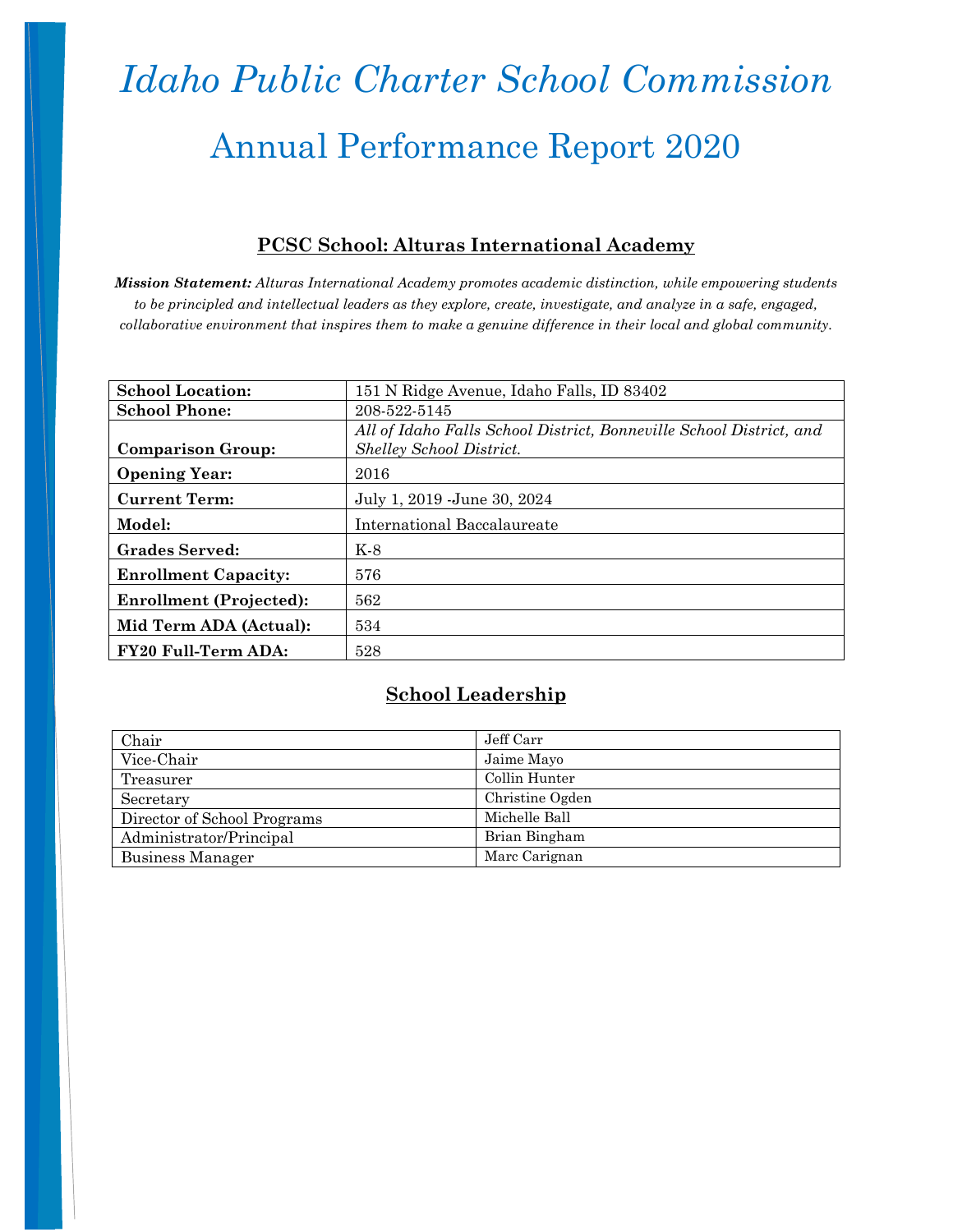#### **Table of Contents**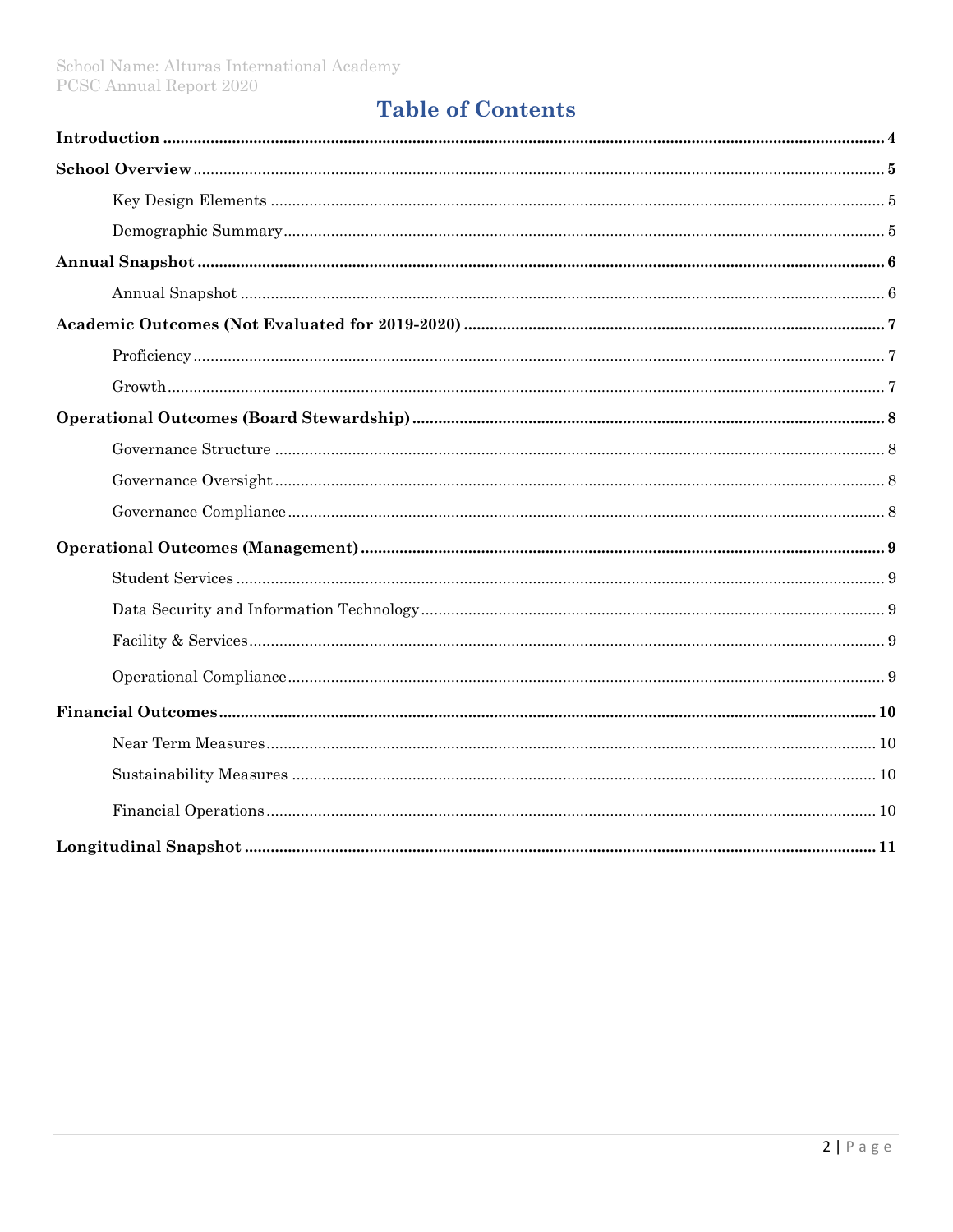#### PREPARED BY

### Idaho Public Charter School Commission

Jenn Thompson Director, Public Charter School Commission 208-332-1594 jenn.thompson@osbe.idaho.gov

> Dianne Hobbs Administrative Assistant  $208\hbox{-}332\hbox{-}1561$ Dianne.Hobbs@osbe.idaho.gov | Mel.Rivera@osbe.Idaho.gov

Jared Dawson Portfolio Program Manager 208-332-1585 Jared.Dawson@osbe.idaho.gov

Melissa-Jo "Mel" Rivera Portfolio Program Manager  $208\hbox{-}332\hbox{-}1583$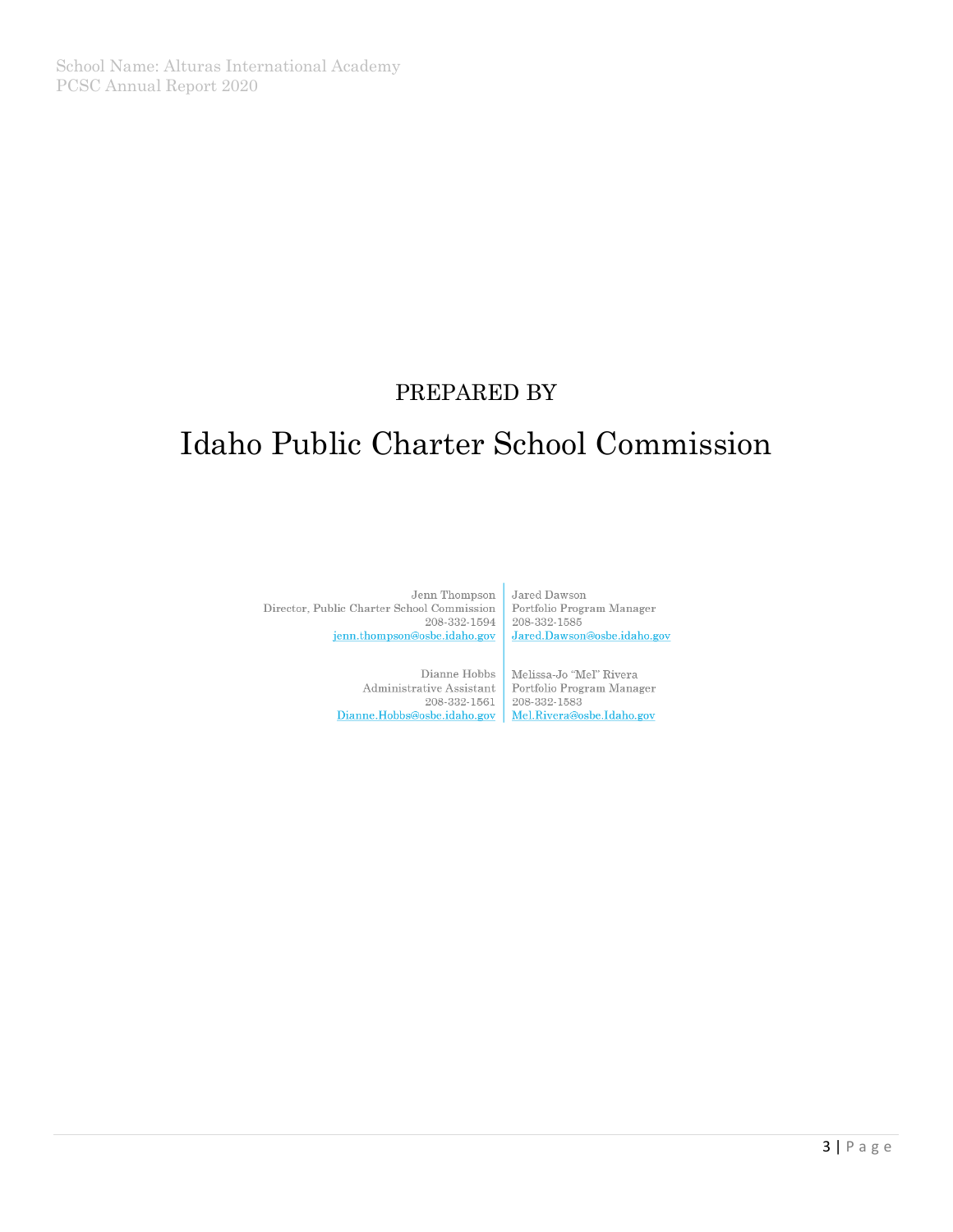### Introduction

Charter schools in Idaho operate on 5-year terms as defined in a [Performance Certificate](https://chartercommission.idaho.gov/pcsc-schools/by-region/) executed between the school's board and its authorizer. In addition, Idaho law requires that every certificate include a framework describing the expectations the school must meet in order to earn a next operational term. It also requires that charter school authorizers complete performance reports for the schools they oversees each year. The annual performance report serves the following purposes:

- 1. To provide transparent, data-driven information about charter school quality to the public;
- 2. To ensure charter school boards have access to clear expectations and are provided maximum opportunity to correct any deficiencies prior to the school's renewal year; and
- 3. To inform mid-term authorizing decisions (such as consideration of amendments).

This report, based on the performance framework adopted by the PCSC on October 8, 2020, reflects how the school's outcomes during the most recently completed school year measure up against the expectations established in the framework. At the end of each 5-year term, the authorizer reviews the school's annual reports and financial data to inform its decision to renew, conditionally renew, or nonrenew, the school for a subsequent term of operation.

Each measure included in the PCSC's framework has a meets standard benchmark. A school that meets standard on all measures at the end of its current operational term is guaranteed an unconditional renewal. A school that does not meet standard on at least one measure at the end of its current operational term may be conditionally renewed or non-renewed. Because the outcomes on this report inform high-stakes decisions, schools are encouraged to use this information to support their strategic planning efforts each year.

COVID-19 NOTE: Please note that due to the COVID-19 pandemic, statewide assessments were canceled in the spring of 2020. No academic evaluation has been made in this report due to absent and incomplete data. The academic outcomes overview page only includes graduation rate (if applicable), though the measure is not rated.

The [performance framework](https://chartercommission.idaho.gov/resources/financial-framework/) rubrics provide detail on calculations and data sources.

*Each authorized chartering entity shall annually publish and make available to the public a performance report for each public charter school it oversees, in accordance with the performance framework set forth in the performance certificate and section 33-5209(C)(2), Idaho Code.*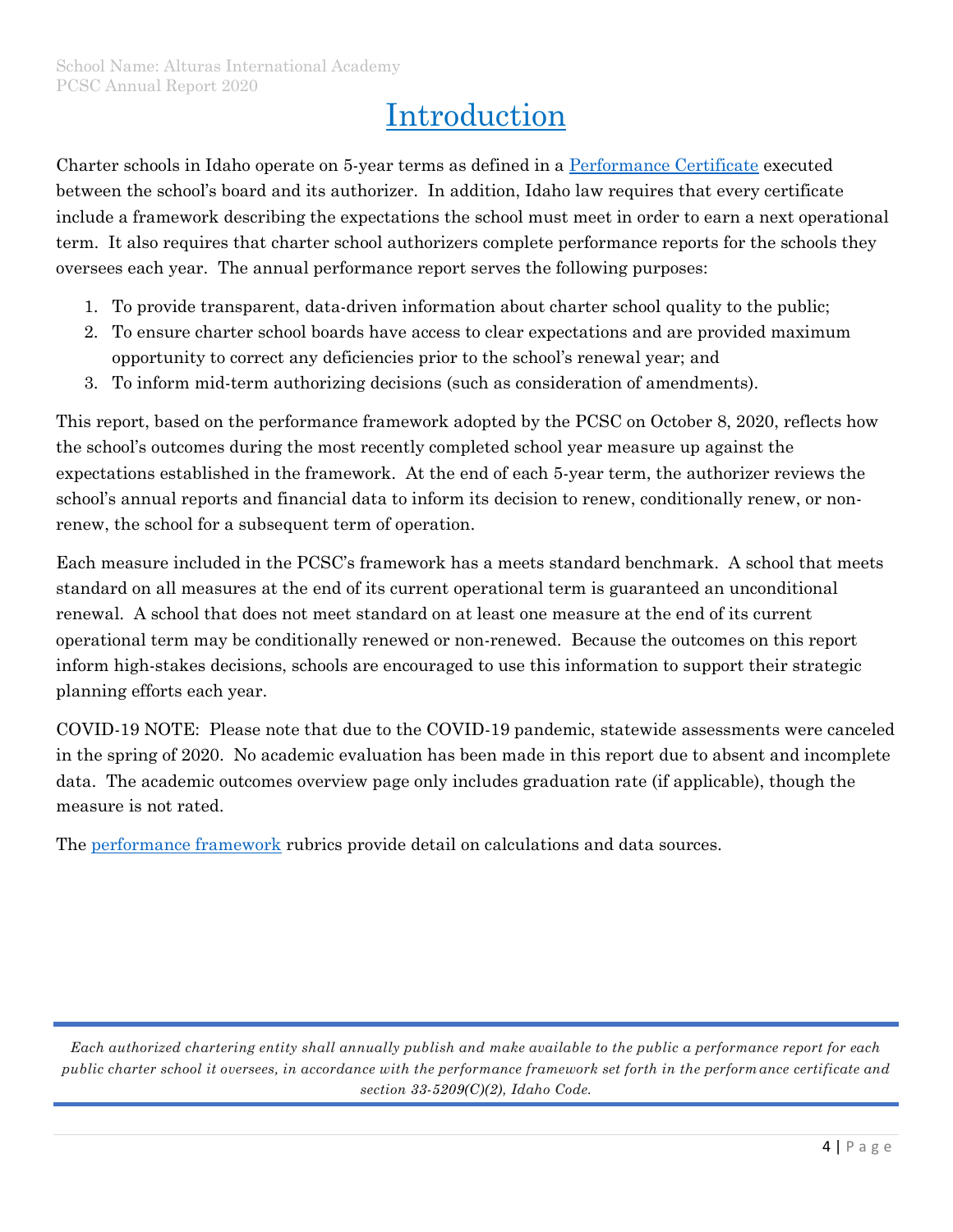### School Overview

#### **Key Design Elements**

The School shall implement and maintain the following essential design elements of its educational program:

●Teachers practice diversification in multi-age classrooms. Educators grow students from their academic levels, not their grade levels. Students will be empowered to learn, grow, lead, and take responsibility for their learning.

●Students are taught at their instructional levels but also mentor and support each other in projectbased learning. Teachers utilize a variety of methods and tools while teaching in small groups at instructional levels to ensure that each student has measurable academic growth each year. ●International Baccalaureate and the Idaho State Standards will be utilized hand in hand to teach students to apply knowledge and skills across disciplines. Curriculum is culturally and topically diverse, teaching students to be caring members of a global community.

●Teacher performance is measured by their ability to improve student academic growth, their growing expertise in diversification teaching, and how they work together to create innovative lesson plans. ●Students are taught to be leaders by teaching and learning from their peers. This is done through working in groups where they make plans, set goals, assign tasks, present their work, mentor, and empower each other.

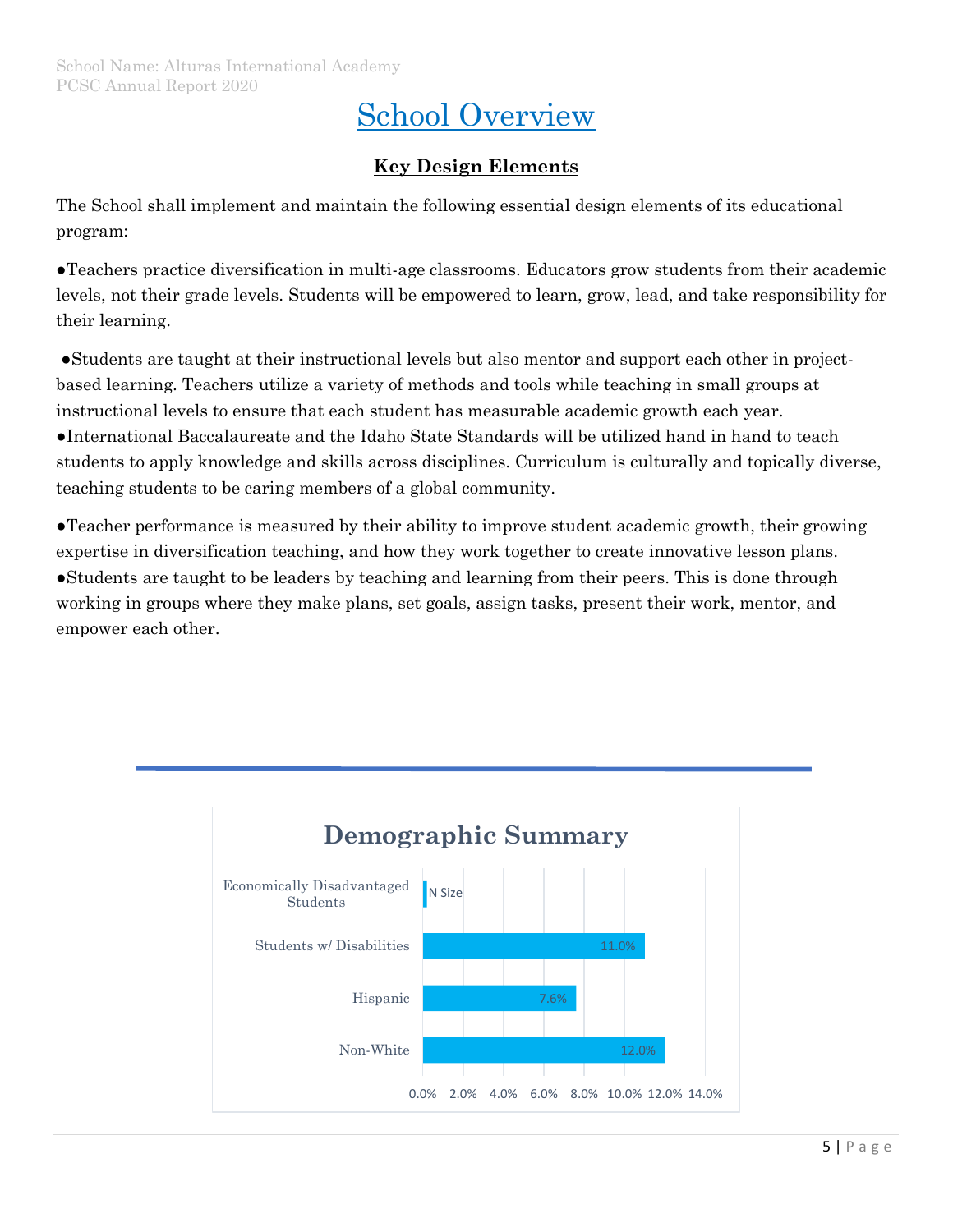# Annual Snapshot

 $\bullet \hspace{0.2cm} \bullet \hspace{0.2cm} \bullet \hspace{0.2cm} \bullet \hspace{0.2cm} \bullet$ 

*Schools are encouraged to use this information for strategic planning and to ensure that any identified weaknesses are addressed in advance of renewal consideration.*

| <b>ACADEMIC</b>        |                              |  |
|------------------------|------------------------------|--|
| Math Proficiency       | <b>Not Applicable (2020)</b> |  |
| <b>ELA Proficiency</b> | Not Applicable (2020)        |  |
| Literacy Proficiency   | Not Applicable (2020)        |  |
| Math Growth            | Not Applicable (2020)        |  |
| ELA Growth             | Not Applicable (2020)        |  |

| <b>ACADEMIC</b>        |                              |  | <b>FINANCIAL HEALTH</b><br>(NEAR TERM MEASURES) |                         |  |
|------------------------|------------------------------|--|-------------------------------------------------|-------------------------|--|
| Math Proficiency       | <b>Not Applicable (2020)</b> |  | Current Ratio                                   | <b>Exceeds Standard</b> |  |
| <b>ELA Proficiency</b> | <b>Not Applicable (2020)</b> |  | Unrestricted Days Cash                          | <b>Exceeds Standard</b> |  |
| Literacy Proficiency   | <b>Not Applicable (2020)</b> |  | Default                                         | <b>Exceeds Standard</b> |  |
| Math Growth            | <b>Not Applicable (2020)</b> |  | Enrollment Variance                             | <b>Exceeds Standard</b> |  |

| <b>BOARD STEWARDSHIP</b> |                         |  | <b>FINANCIAL HEALTH</b><br>(SUSTAINABILITY MEASU |                  |  |
|--------------------------|-------------------------|--|--------------------------------------------------|------------------|--|
| Governance Structure     | <b>Exceeds Standard</b> |  | Total Margin                                     | <b>Exceeds</b> 8 |  |
| Governance Oversight     | <b>Exceeds Standard</b> |  | Debt to Asset Ratio                              | <b>Exceeds</b> 8 |  |
| Governance Compliance    | <b>Exceeds Standard</b> |  | Cash Flow                                        | <b>Exceeds</b> 8 |  |

| <b>BOARD STEWARDSHIP</b> |                         |              | <b>FINANCIAL HEALTH</b><br>(SUSTAINABILITY MEASURES) |                         |  |
|--------------------------|-------------------------|--------------|------------------------------------------------------|-------------------------|--|
| Governance Structure     | <b>Exceeds Standard</b> | Total Margin |                                                      | <b>Exceeds Standard</b> |  |
| Governance Oversight     | <b>Exceeds Standard</b> |              | Debt to Asset Ratio                                  | <b>Exceeds Standard</b> |  |
| Governance Compliance    | <b>Exceeds Standard</b> |              | Cash Flow                                            | <b>Exceeds Standard</b> |  |
|                          |                         |              | Debt Service Coverage Ratio                          | <b>Exceeds Standard</b> |  |
| <b>MANAGEMENT</b>        |                         |              | Financial Compliance                                 | <b>Exceeds Standard</b> |  |

| <b>MANAGEMENT</b>          |                         |  |
|----------------------------|-------------------------|--|
| <b>Student Services</b>    | <b>Exceeds Standard</b> |  |
| Data Security/Transparency | <b>Exceeds Standard</b> |  |
| Facility & Services        | <b>Exceeds Standard</b> |  |
| Operational Compliance     | <b>Exceeds Standard</b> |  |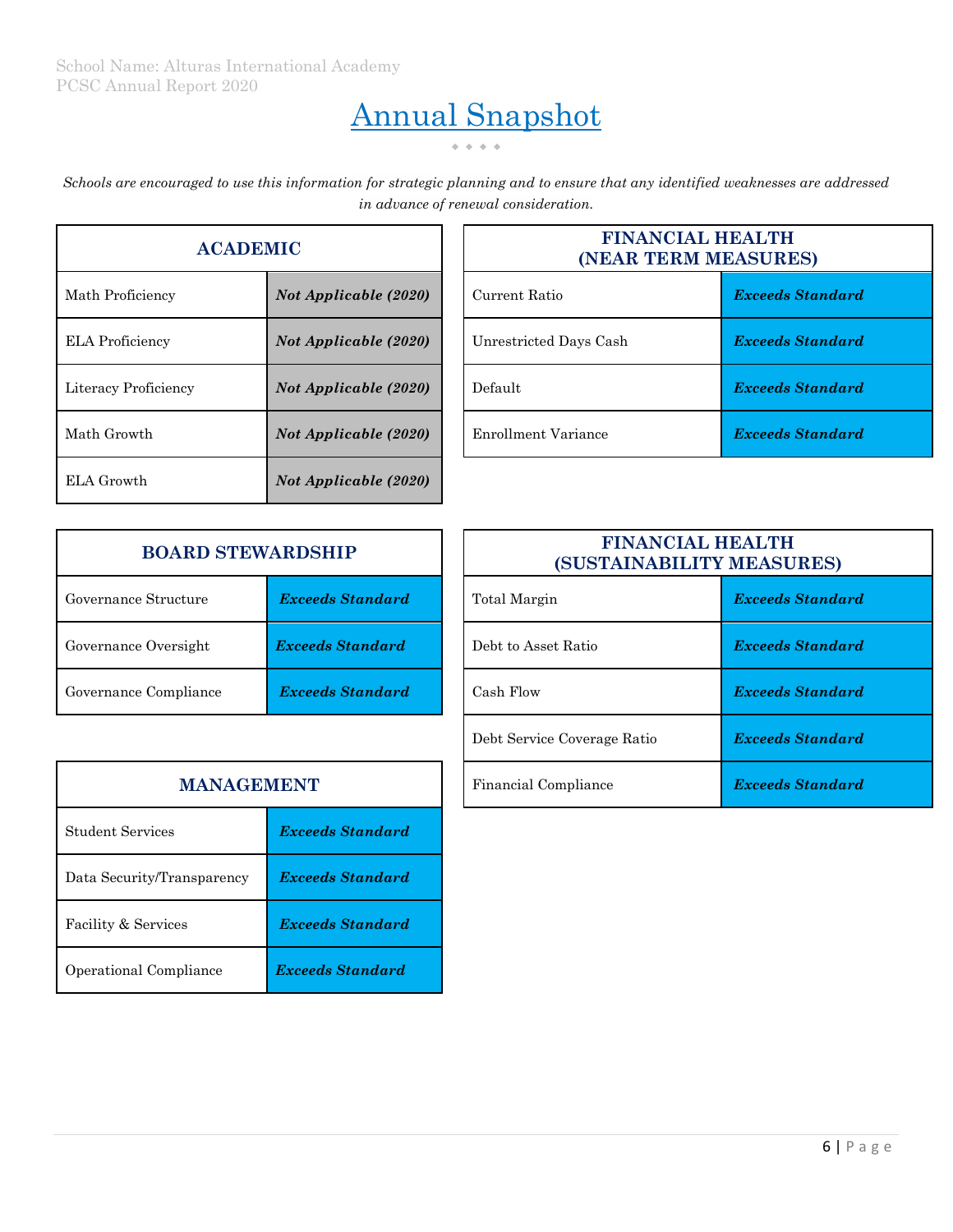## Academic Outcomes

### **Proficiency**

*(Data Source: Scatterplot)*

| <b>Math Proficiency</b>                                                            | <b>Standard Rating</b> |
|------------------------------------------------------------------------------------|------------------------|
| Math proficiency data is not available for FY20.                                   | N/A                    |
| <b>ELA Proficiency</b>                                                             | <b>Standard Rating</b> |
| ELA proficiency data is not available for FY20.                                    | N/A                    |
| <b>IRI Spring Proficiency</b>                                                      | <b>Standard Rating</b> |
| IRI spring proficiency data is not available for FY20                              | N/A                    |
| <b>Comments/Context:</b><br>Academic ratings are not applicable for 2020 outcomes. |                        |

#### **Growth**

*(Data Source: Scatterplot)*

| <b>Math Growth</b>                                     | <b>Standard Rating</b> |  |  |
|--------------------------------------------------------|------------------------|--|--|
| Math growth data is not available for FY20.            | N/A                    |  |  |
| <b>ELA Growth</b>                                      | <b>Standard Rating</b> |  |  |
| ELA growth data is not available for FY20.             | N/A                    |  |  |
| <b>Comments/Context:</b>                               |                        |  |  |
| Academic ratings are not applicable for 2020 outcomes. |                        |  |  |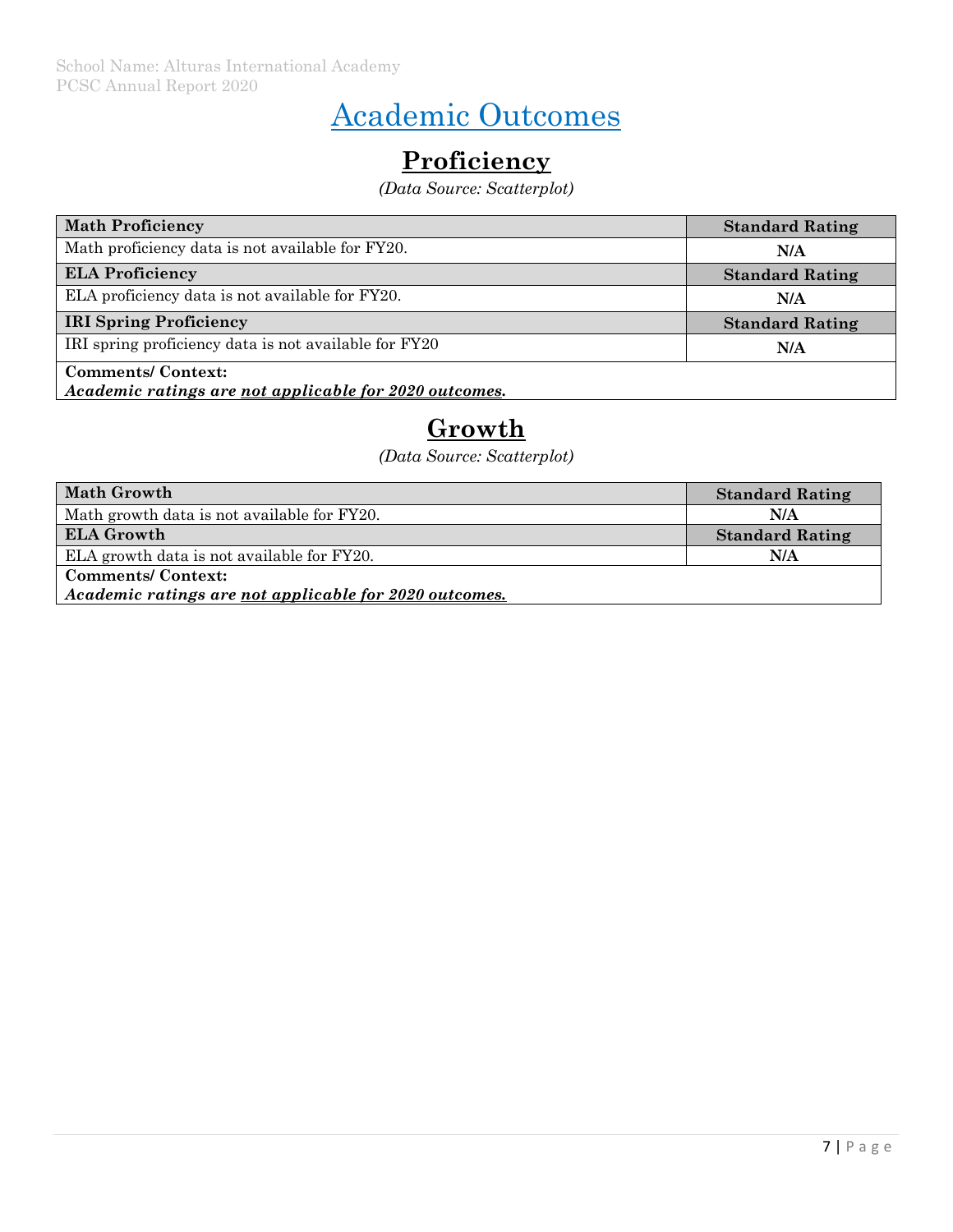# Operational Outcomes: Board Stewardship

| STANDARD RATING: EXCEEDS STANDARD                                                                                                 |                                                                                                                              |  |  |  |
|-----------------------------------------------------------------------------------------------------------------------------------|------------------------------------------------------------------------------------------------------------------------------|--|--|--|
| <b>Governance Structure</b>                                                                                                       | <b>Data/Evidence Source</b>                                                                                                  |  |  |  |
| The board by laws are compliant with ID law.                                                                                      | Bylaws 2/13/15.<br>Board bylaws were last updated on 6/28/2018.<br>Please send an updated copy if changes have been<br>made. |  |  |  |
| The school's articles of incorporation are current.                                                                               | Articles of Incorporation initially filed on 2/13/15.<br>Most recently updated on 3/27/20.                                   |  |  |  |
| The board does operate in compliance with its bylaws.                                                                             | *No instances of non-compliance documented.                                                                                  |  |  |  |
| Investigations were not conducted into either ethical behavior or conflict<br>of interest regarding any board director this year. | *No instances of non-compliance documented.                                                                                  |  |  |  |
| The board did not experience Open Meeting Law violations that needed<br>to be cured this year.                                    | *No instances of non-compliance documented.                                                                                  |  |  |  |
| <b>Comments/ Context:</b> The school has met this standard for at least 3 consecutive years.                                      |                                                                                                                              |  |  |  |

| STANDARD RATING: EXCEEDS STANDARD                                                                                                                 |                                             |  |
|---------------------------------------------------------------------------------------------------------------------------------------------------|---------------------------------------------|--|
| <b>Governance Oversight</b>                                                                                                                       | <b>Data/Evidence Source</b>                 |  |
| The board did review academic data in a timely and thorough manner.                                                                               | *No instances of non-compliance documented. |  |
| The board did review financial reports in a timely and thorough manner.                                                                           | *No instances of non-compliance documented. |  |
| The board did maintain compliant policies.                                                                                                        | *No instances of non-compliance documented. |  |
| The board did engage in strategic planning.                                                                                                       | *No instances of non-compliance documented. |  |
| The board did conduct a compliant evaluation of their school leader or<br>*No instances of non-compliance documented.<br>management organization. |                                             |  |
| <b>Comments/ Context:</b> The school has met this standard for at least 3 consecutive years.                                                      |                                             |  |

| STANDARD RATING: EXCEEDS STANDARD                                                                                                   |                                             |  |
|-------------------------------------------------------------------------------------------------------------------------------------|---------------------------------------------|--|
| <b>Governance Compliance</b>                                                                                                        | Data/Evidence Source                        |  |
| The PCSC did not issue courtesy letters to the school noting compliance<br>concerns this year.                                      | *No instances of non-compliance documented. |  |
| Another investigative body was not notified of concerns at this school<br>*No instances of non-compliance documented.<br>this year. |                                             |  |
| <b>Comments/ Context:</b> The school has met this standard for at least 3 consecutive years.                                        |                                             |  |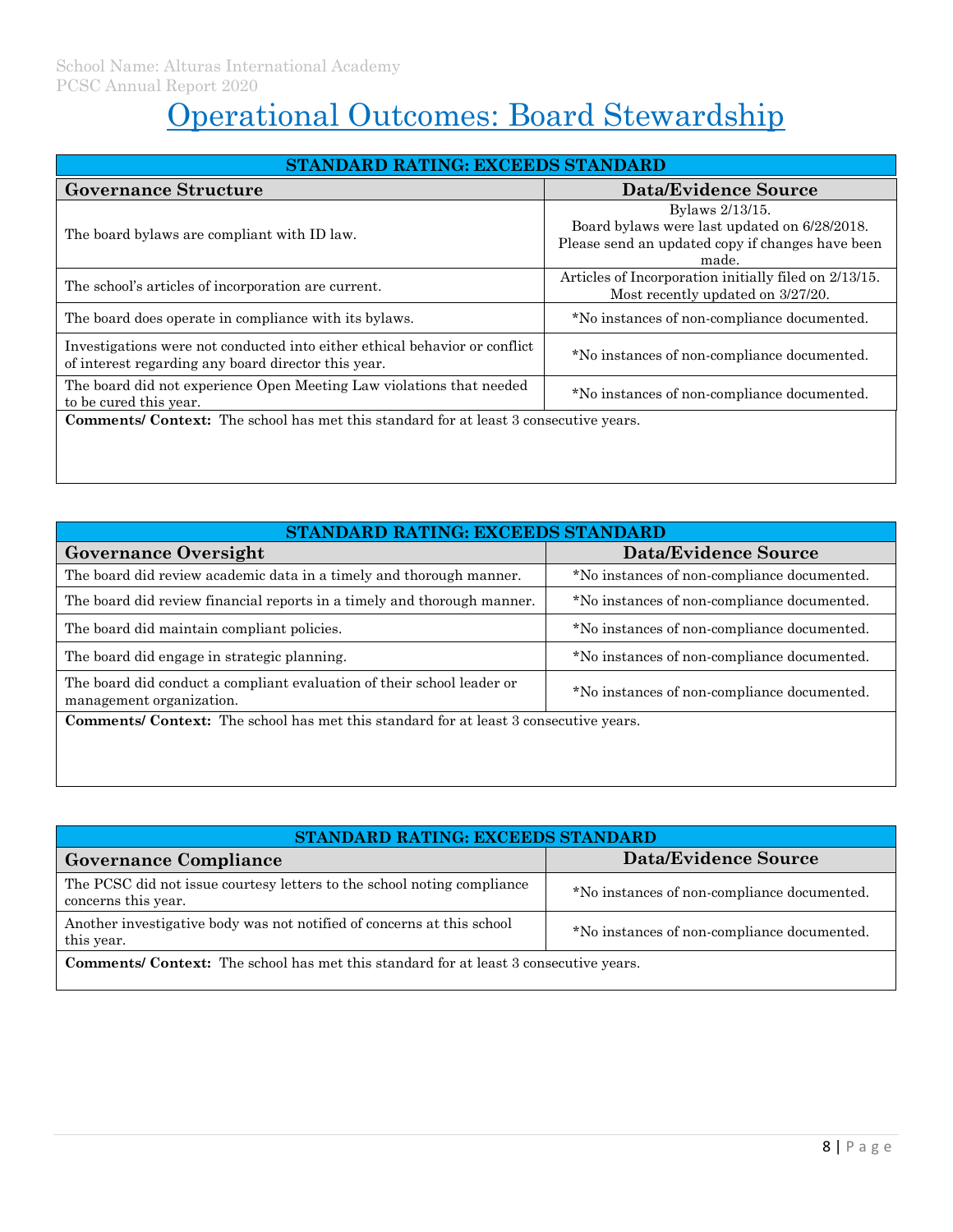# Operational Outcomes: Management

| <b>STANDARD RATING: EXCEEDS STANDARD</b>                                                                        |                                             |  |
|-----------------------------------------------------------------------------------------------------------------|---------------------------------------------|--|
| <b>Student Services</b>                                                                                         | Data/Evidence Source                        |  |
| The school's English Language Learners program is in good standing.                                             | *No instances of non-compliance documented. |  |
| The school's Special Education program is in good standing.                                                     | *No instances of non-compliance documented. |  |
| The school's college and career readiness program is in good standing.<br>Continuous Improvement Plan 2019-2020 |                                             |  |
| <b>Comments/ Context:</b> The school has met this standard for at least 3 consecutive years.                    |                                             |  |

| STANDARD RATING: EXCEEDS STANDARD                                                                                               |                                             |  |
|---------------------------------------------------------------------------------------------------------------------------------|---------------------------------------------|--|
| Data Security and Information Transparency                                                                                      | <b>Data/Evidence Source</b>                 |  |
| The school's website is compliant and updated appropriately.                                                                    | *No instances of non-compliance documented. |  |
| The school did not experience issues involving data security this year.                                                         | *No instances of non-compliance documented. |  |
| The school did not experience compliance issues with public records<br>*No instances of non-compliance documented.<br>requests. |                                             |  |
| <b>Comments/ Context:</b> The school has met this standard for at least 3 consecutive years.                                    |                                             |  |

| STANDARD RATING: EXCEEDS STANDARD                                                                       |                                                                                                                               |  |
|---------------------------------------------------------------------------------------------------------|-------------------------------------------------------------------------------------------------------------------------------|--|
| <b>Facility and Services</b>                                                                            | <b>Data/Evidence Source</b>                                                                                                   |  |
| The school's occupancy certificate is current.                                                          | *No instances of non-compliance documented.<br>Please provide an updated copy for the<br>2020-2021 school year to PCSC staff. |  |
| Safety inspections and evacuation drills are compliant.                                                 | *No instances of non-compliance documented.<br>Please provide an updated copy for the<br>2020-2021 school year to PCSC staff. |  |
| The school does provide daily transportation for students.                                              | *No instances of non-compliance documented.                                                                                   |  |
| The school does provide a National School Lunch Program.<br>*No instances of non-compliance documented. |                                                                                                                               |  |
| <b>Comments/ Context:</b> The school has met this standard for at least 3 consecutive years.            |                                                                                                                               |  |

| STANDARD RATING: EXCEEDS STANDARD                                                                            |                                             |  |
|--------------------------------------------------------------------------------------------------------------|---------------------------------------------|--|
| <b>Operational Compliance</b>                                                                                | <b>Data/Evidence Source</b>                 |  |
| Required reports were submitted accurately and on time.                                                      | *No instances of non-compliance documented. |  |
| The enrollment process is compliant.                                                                         | *No instances of non-compliance documented. |  |
| The teachers are properly credentialed.                                                                      | *No instances of non-compliance documented. |  |
| Corrective action plans were not issued by the SDE this year.<br>*No instances of non-compliance documented. |                                             |  |
| Comments/ Context: The school has met this standard for at least 3 consecutive years.                        |                                             |  |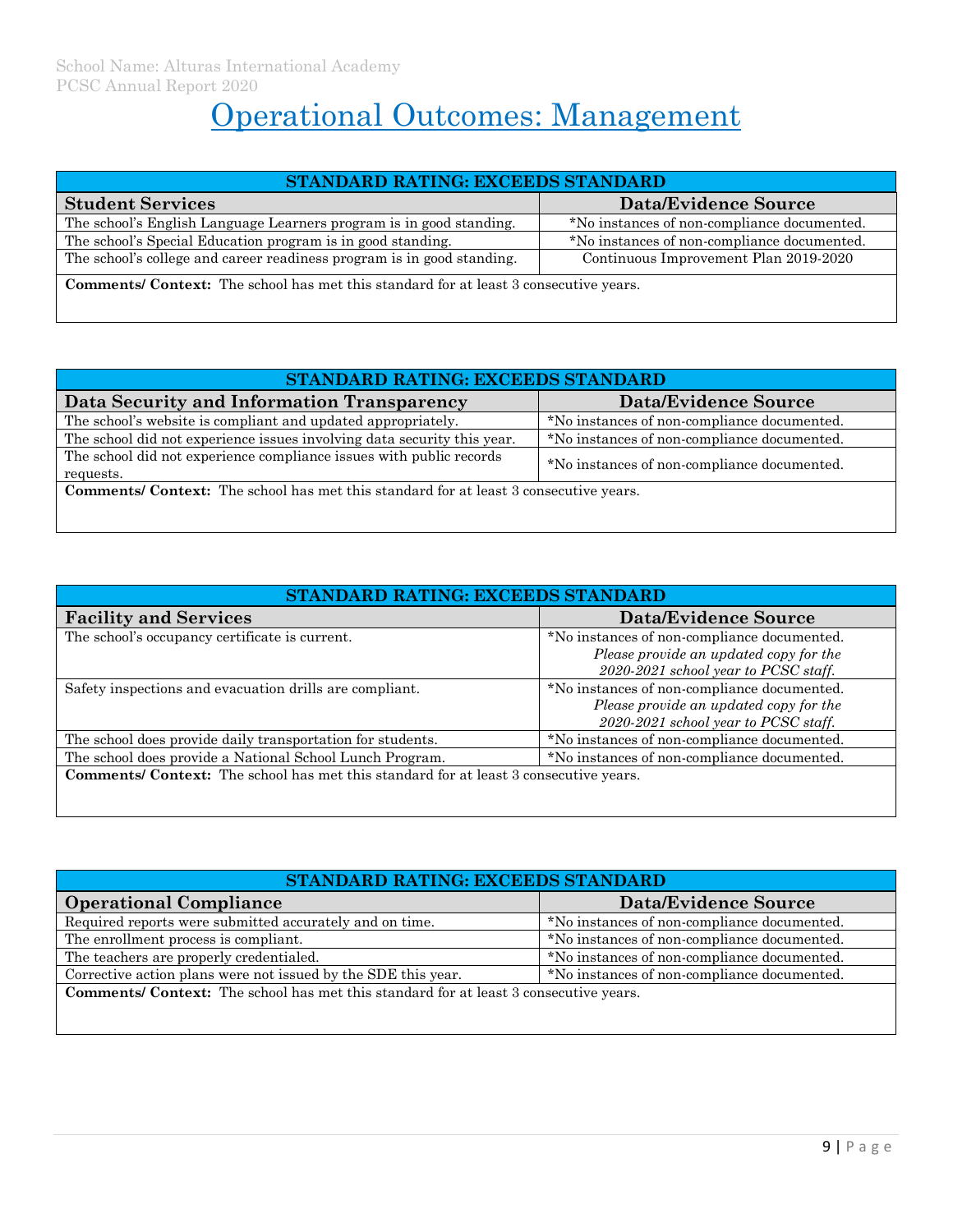# Financial Outcomes

#### *(Primary Data Source: FY20 Financial Audit.)*

| <b>Near Term Measures</b>                                                                                                                                                                                     |                                      | STANDARD RATING         |
|---------------------------------------------------------------------------------------------------------------------------------------------------------------------------------------------------------------|--------------------------------------|-------------------------|
| The school has a current ratio of more than 1.5                                                                                                                                                               | Current Ratio 3.25                   | <b>Exceeds Standard</b> |
| The school has more than 60 days cash on hand                                                                                                                                                                 | 117 Days                             | <b>Exceeds Standard</b> |
| The school is not in default of any financial<br>obligations, and did not experience any instances of<br>default during the fiscal year. The school has met<br>this standard for 3 or more consecutive years. | No Default                           | <b>Exceeds Standard</b> |
| Enrollment variance is equal to or greater than 95%.<br>The school has met this standard for at least 3<br>consecutive years.                                                                                 | <b>Enrollment Variance</b><br>95.01% | <b>Exceeds Standard</b> |

| <b>Sustainability Measures</b>                                                                                                                                                        |                                                                                          | <b>STANDARD RATING</b>  |
|---------------------------------------------------------------------------------------------------------------------------------------------------------------------------------------|------------------------------------------------------------------------------------------|-------------------------|
| Aggregated 3-year Total Margin is positive and the<br>most recent year Total Margin is positive. The<br>school has met this standard for 3 or more<br>consecutive years.              | CY Total Margin 15.48%<br>3-Year Aggregated<br>9.27%                                     | <b>Exceeds Standard</b> |
| Multi-Year Cumulative Cash Flow is positive and<br>Cash Flow is positive in the most recent year is<br>positive. The school has met this standard for 3 or<br>more consecutive years. | Most Recent Year<br>\$697,607.00<br>Previous Year<br>\$123,173.00<br>3-Year \$820,780.00 | <b>Exceeds Standard</b> |
| The school's debt service coverage ratio is 1.5.                                                                                                                                      | Debt Service Coverage<br>Ratio 2.21                                                      | <b>Exceeds Standard</b> |
| The school's Debt to Asset Ratio is less than 0.9.<br>The school has met this standard for at least 3<br>consecutive years.                                                           | Debt/Asset Ratio .29                                                                     | <b>Exceeds Standard</b> |

| STANDARD RATING: EXCEEDS STANDARD                                                            |                                                                                                                                                                                 |  |
|----------------------------------------------------------------------------------------------|---------------------------------------------------------------------------------------------------------------------------------------------------------------------------------|--|
| <b>Financial Operations</b>                                                                  | Data and/or Evidence Source                                                                                                                                                     |  |
| The school's finances are managed in compliance<br>with GAAP.                                | Financial Audit submitted on 9/1/2020                                                                                                                                           |  |
| Expenditures and contracts are posted online<br>appropriately.                               | The schools expenditure webpage was reviewed<br>quarterly. No instances of non-compliance documented.<br>https://www.alturasacademy.org/about/board-of-<br>directors/documents/ |  |
| The school maintains compliant internal controls.                                            | AIA maintains compliant internal controls per financial<br>audit.                                                                                                               |  |
| The school is not operating under a Notification of<br>Fiscal Concern.                       | NA                                                                                                                                                                              |  |
| The school is not operating under a Notification of<br>Possible or Imminent Closure.         | NΑ                                                                                                                                                                              |  |
| <b>Comments/ Context:</b> The school has met this standard for at least 3 consecutive years. |                                                                                                                                                                                 |  |